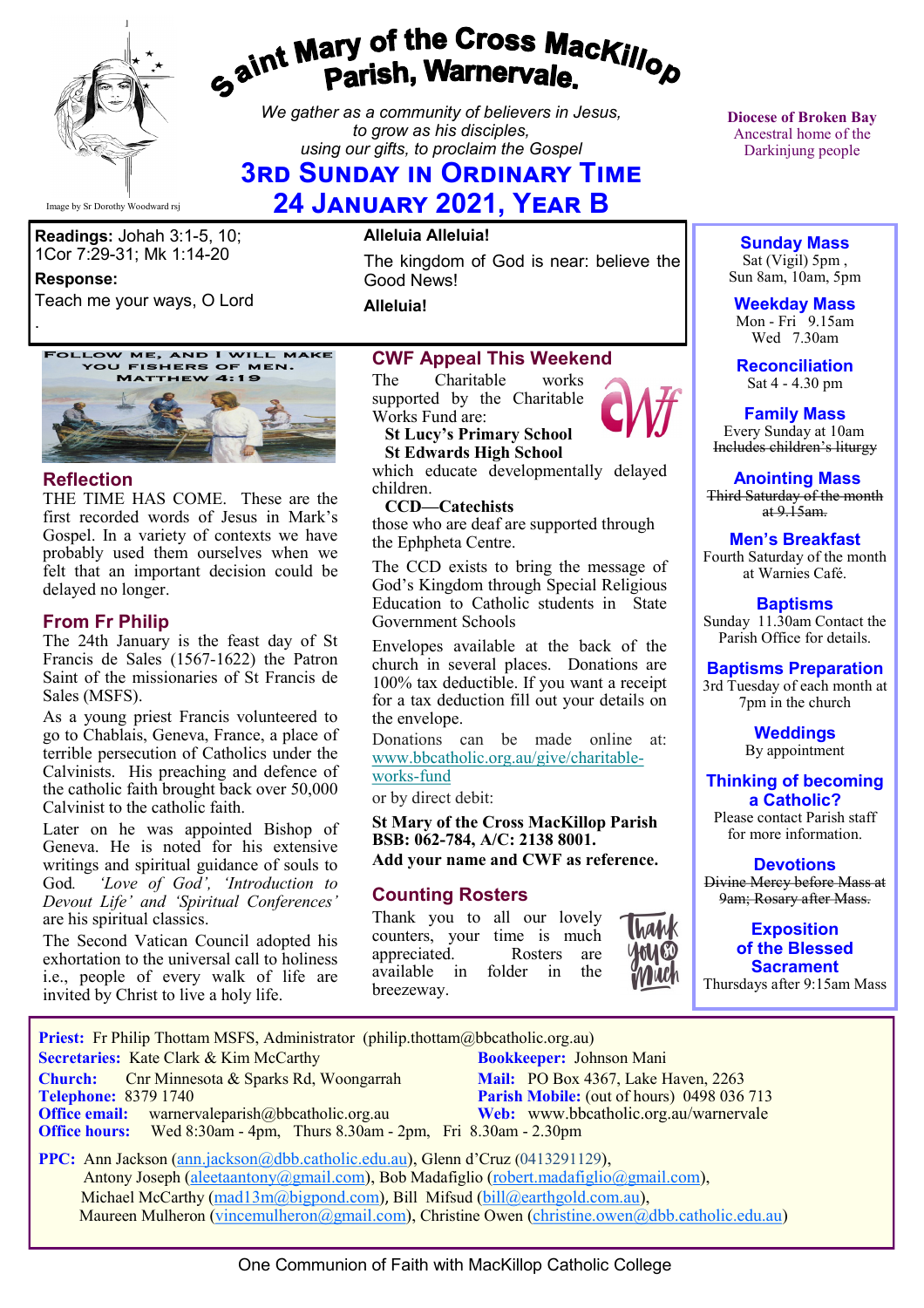

to reflect, respect and celebrate the Australian spirit and the best of this country.

Our nation's story began more than 65,000 years ago. First Nations

Australians are the foundation of our nation's story and continue to maintain the world's oldest living culture.

We acknowledge the traditional owners of the countries and lands on which Australia Day activities take place. We continue to work towards the best expression of our national day activities, ensuring that every aspect of our day is welcoming, inclusive and representative of the enormous diversity of this great country.

## **Social Justice**

#### **Caring for the whole person-incommunity**

In summary, the Australian Bishops' Social Justice Statement said as follows: Suffering from mental ill-health is not a sign of lack of faith or weak will. Jesus himself suffered psychological distress (Luke 22: 44; Matthew 26: 37; Mark 14: 33; John 12: 27).

A holistic approach is often needed because human beings are a unity of body, mind, and spirit, we are persons-incommunity. People experiencing mental ill-health need to be accompanied. In so doing we will notice the action of God in their lives and learn what they have, to teach us.

Bishop Anthony Randazzo said that, "Our challenge and our mission is to recognise Jesus Christ in the most vulnerable people in our community of the Church and in society. This time provides us with the opportunity to ensure that they do not slip between the gaps in our works of mercy and in our systems of care".

**You are welcome to come to our next meeting Tuesday 16 February 2:30pm in the Mackillop Church, Warnervale.** 

*Social Justice Committee*  holic Social Just *Warnervale Catholic Church*  **[www.marymackillopsocialjustice.word](http://www.marymackillopsocialjustice.wordpress.com) press[.com](http://www.marymackillopsocialjustice.wordpress.com)**

#### **This is who we are: One Journey With Many Roads**

Catholics are a community. A body made up of many different people, united by a common bond of love. Because of the enduring strength of this bond, and the life-long commitment it implies, one of the best way of describing the Catholic Church is that it is like a family.

In the Catholic Church, members contribute differently through their chosen vocations. Last week we looked at couples, this week some of our teachers:

#### **Religious**

Religious orders are communities of celibate men or women who undertake a common life and mission. They are inspired by the charism and example of their founder. Many Catholic schools and hospitals have been established and staffed by religious orders.

#### **Priests and bishops**

The bishops of the Church provide a unique gift of leadership. Together with the priests of their local Church community they undertake a role of empowering the people of God, teaching and leading the community at worship. Ordained to the sacrament of Holy Orders, they embody the presence of Christ, being a focal point of unity for the Church.

## Alpha Training

We are seeking expressions of interest for the upcoming Alpha Training Day to be held on Saturday, 13 February 2021. Perfect as an introduction or a refresher, Tania Rimac, Alpha NSW Coordinator in a Catholic Context will provide the 'A-Z' on running Alpha in your parish.

Please talk to Fr Philip if you are interest in this training.

#### **Return and Earn**

This week we raised \$52

*Please remember containers to be empty of liquid; not crushed or broken; and must display 10c refund.* 

*Please place glass in the crates provided Thank you* for your support!.



#### **This Week**

**Monday 25 January Conversion of St Paul** 9:15am Mass Fr Philip

**Tuesday 26 January Australia Day** 9:15am Mass Fr Philip

**Wednesday 27 January** 7:30am Mass Fr Philip 9:15am Communion Service

**Thursday 28 January St Thomas Aquinas** 9:15am Mass Fr Philip

**Friday 29 January**  9:15am Mass Fr Philip

**Saturday 30 January** 4pm Reconciliation Fr Philip 5pm Mass Fr Philip

**Sunday 31 January** 8am Mass Fr Philip 10am Mass Fr Philip 5pm Mass Fr Philip

#### **Baptism Preparation Evenings**

With the easing of restrictions we are resuming the Baptism Preparation evenings on the third Tuesday of every month starting 16 February at 7pm in the church. Please contact the parish office on 8379 1740 to

book in. We would love a couple more helpers for our Baptism team a very special ministry.



# **Coronavirus restrictions**

The **number of people** permitted to attend a church service is **100.**

**All other restrictions continue** for hygiene and social distancing. Please **use hand sanitiser** and **keep 1.5 metres apart** when entering and leaving the church, when queuing for communion and when chatting before and after Mass.

**Masks** are mandatory.

**Sign in sheets for Mass** are in the breezeway. Please ensure you are signing in for the Mass.

The sign in sheet for **visits to the church** are on the table at the back of the church.

**Online Mass** is available at the Cathedral from the below link: **Watch now - [Daily Mass on YouTube](https://www.youtube.com/channel/UCNenwlfI7i14XB9TsVBrLvQ/)  - [Sunday 9.30am](https://www.youtube.com/channel/UCNenwlfI7i14XB9TsVBrLvQ/) - Weekdays 7am**

Please remember our sick: Trisha Noble, Dallas Reichal, Margaret Bailey, Sharon King, Richard Murphy, Nancy Foster, Anne Johnson, Doreen Winning, David O'Connell, Kathy Outlaw, Finn McConnon.

Recently Deceased/Anniversary: Thomas Antony, Cathryn Sharkey, Bishop Geoffrey Robinson, Fr Tim Cahill, John Goddard, Eric Gibbons, Caterina Randazzo (Bishop Anthony's mother), Mike McQueen, Oliver McKenzie, Rocky Thomas, Margaret Pattison, June Dawson, Frank Roll, Tess Hardman, Sue Lauder.



Mass Intentions: Ruben Nunez, Dulca Gica, Richard Charleston, George & Helen Pantazopoulos, Gina Kambouraki, Helen Giatras, Peter & Frank Walsh, Connie Claramunt, Linda Bond.

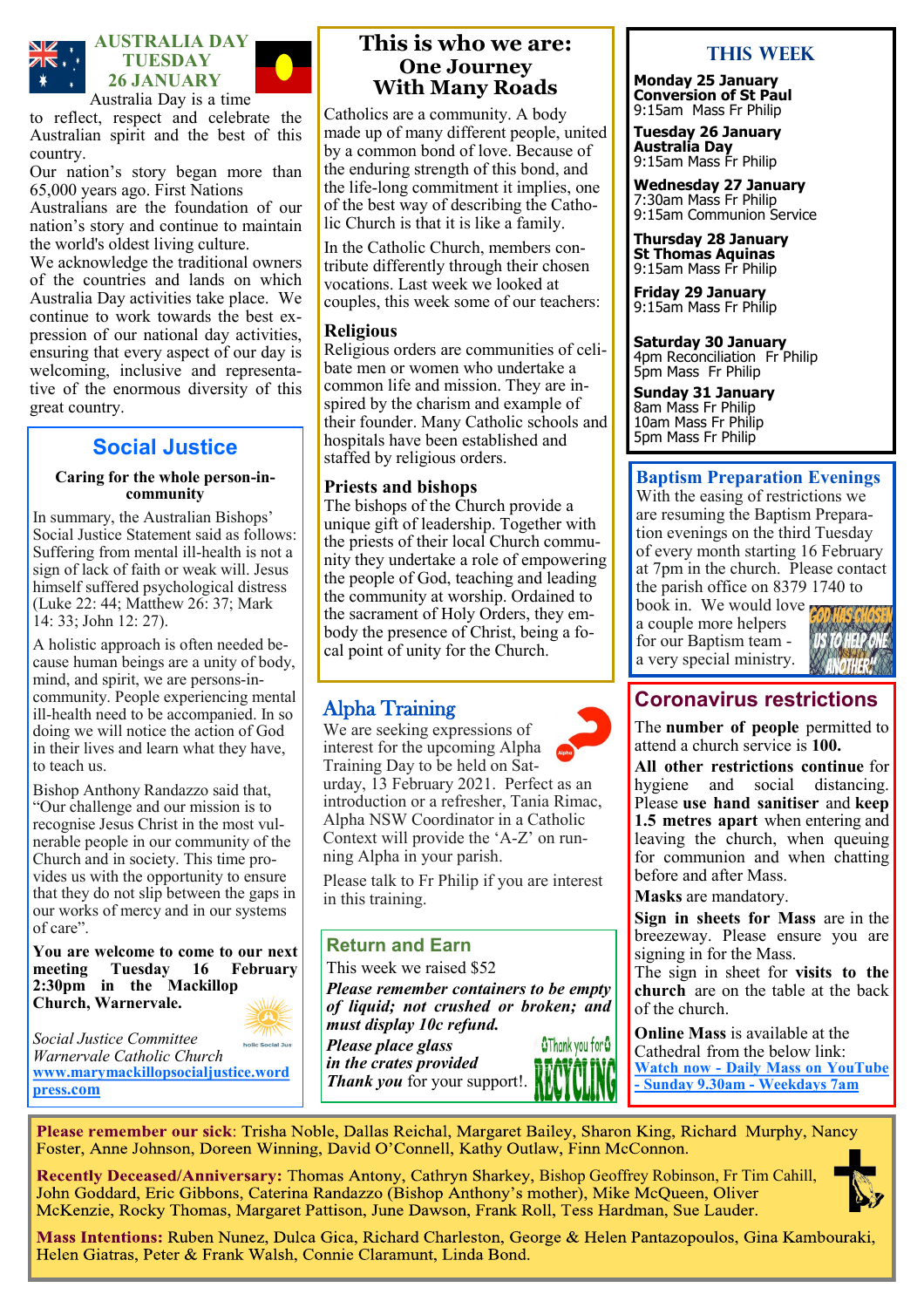# Readings at Mass

#### **First reading Jonah 3:1-5, 10**

#### **The Ninevites renounced their evil ways.**

The word of the Lord was addressed to Jonah: 'Up!' he said 'Go to Nineveh, the great city, and preach to them as I told you to.' Jonah set out and went to Nineveh in obedience to the word of the Lord. Now Nineveh was a city great beyond compare: it took three days to cross it. Jonah went on into the city, making a day's journey. He preached in these words, 'Only forty days more and Nineveh is going to be destroyed.' And the people of Nineveh believed in God; they proclaimed a fast and put on sackcloth, from the greatest to the least.

God saw their efforts to renounce their evil behaviour. And God relented: he did not inflict on them the disaster which he had threatened.

The Lord of the Lord.

## **Responsorial Psalm Ps 24:4-9**

## **R. Teach me your ways, O Lord.**

Lord, make me know your ways. Lord, teach me your paths. Make me walk in your truth, and teach me: for you are God my saviour.  $R$ 

Remember your mercy, Lord, and the love you have shown from of old. In your love remember me, because of your goodness, O Lord.

The Lord is good and upright. He shows the path to those who stray, he guides the humble in the right path; he teaches his way to the poor.  $R$